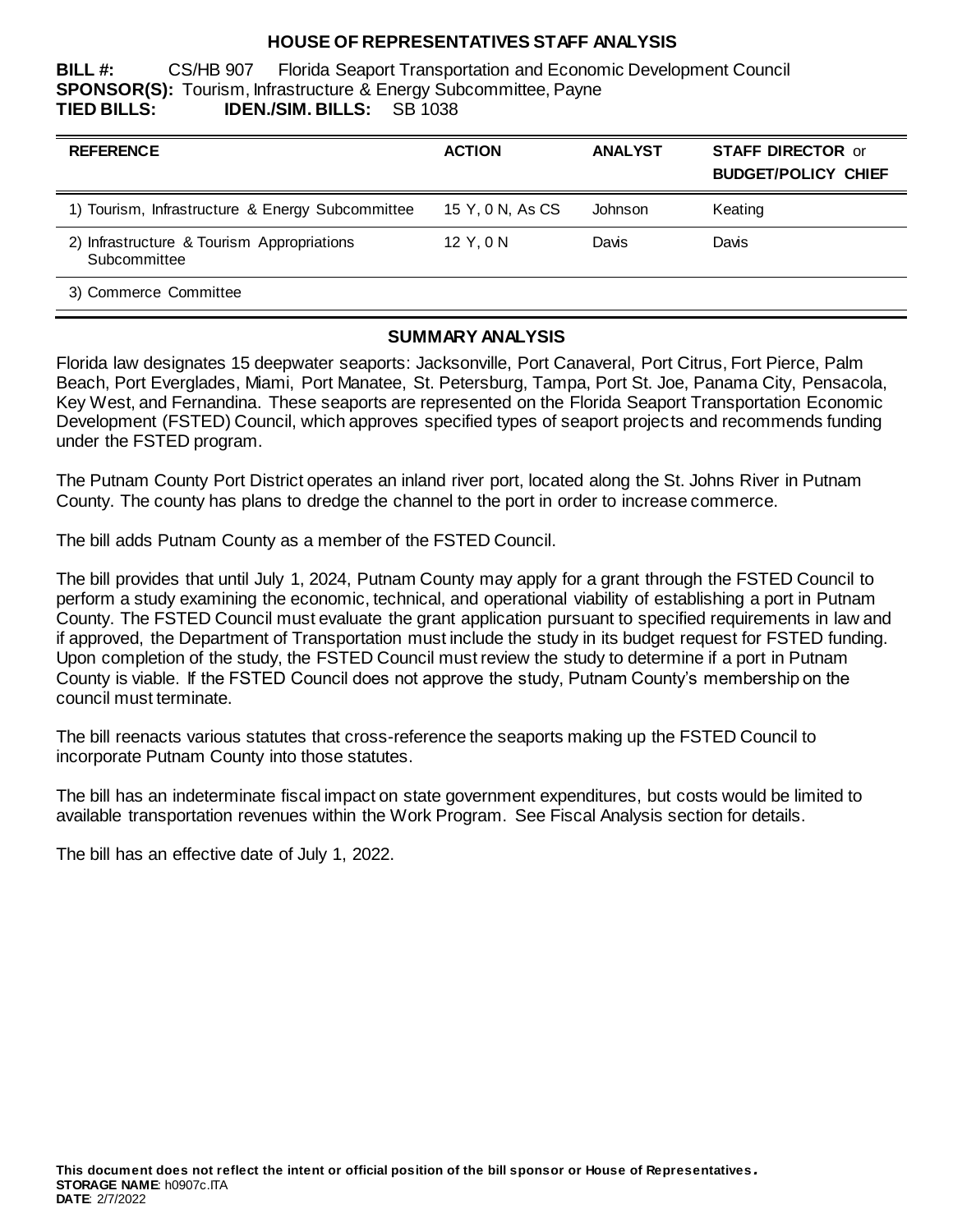#### **FULL ANALYSIS**

## **I. SUBSTANTIVE ANALYSIS**

### A. EFFECT OF PROPOSED CHANGES:

### **Current Situation**

Florida is home to 15 deepwater seaports: Jacksonville, Port Canaveral, Port Citrus, Fort Pierce, Palm Beach, Port Everglades, Miami, Port Manatee, St. Petersburg, Tampa, Port St. Joe, Panama City, Pensacola, Key West, and Fernandina,<sup>1</sup> which are independently governed and operated.<sup>2</sup>

The Department of Transportation's (DOT) Seaports Office works with the seaports to assist with planning and funding strategic seaport projects, as well as assisting with seaport-related issues. DOT's Seaports Office is responsible for statewide seaport system planning, coordinating with statewide freight planning, project management, and coordinating seaport infrastructure projects.<sup>3</sup>

#### Florida Seaport Transportation and Economic Development (FSTED) Program/FSTED Council

Created in 1990,<sup>4</sup> the Florida Seaport Transportation and Economic Development (FSTED) Program within DOT finances port transportation or port facilities projects that will improve the movement and intermodal transportation of cargo or passengers in commerce and trade and support the interests, purposes, and requirements of all 15 seaports. 5

The FSTED Council is charged with carrying out the state's economic development mission through implementation of seaport capital improvement projects at the local level. The FSTED Council is created within DOT and consists of the port directors of the 15 deepwater seaports and representatives from DOT and the Department of Economic Opportunity (DEO). 6

Under Florida law, a minimum of \$25 million per year must be made available from the State Transportation Trust Fund for the FSTED Program. The FSTED Council must develop guidelines and recommendations for project funding. Council staff, DOT, and DEO must work in cooperation to review projects and allocate funds in accordance with the schedule required for DOT to include these projects in its tentative work program.<sup>7</sup>

DOT must include FSTED funding in its annual legislative budget request, including funding for FSTED Council-approved projects which have been determined by DOT and DEO to be consistent with Florida law. DOT must include the approved FSTED projects during the ensuing fiscal year in its tentative work program. The total amount of funding to be allocated to the FSTED Program during the successive 4 fiscal years must also be included in DOT's tentative work program.<sup>8</sup>

FSTED Program funds must be used to fund approved projects on a 50-50 matching basis with the relevant deepwater seaport. However, program funds used to fund projects that involve the rehabilitation of wharves, docks, berths, bulkheads, or similar structures require a 25 percent match of funds. Program funds may also be used by the FSTED Council for data and analysis that will assist Florida's seaports and international trade.<sup>9</sup>

Projects eligible for funding by grants under the FSTED Program are limited to the following port facilities or port transportation projects:

l

<sup>1</sup> S. 311.09(1), F.S.

<sup>2</sup> Department of Transportation (DOT), Agency Analysis of 2022 Senate Bill 1038 p.2. (Dec. 6, 2021).

<sup>3</sup> *Id.*

<sup>4</sup> Ch. 90-136, Laws of Fla.

<sup>5</sup> S. 311.07(1), F.S.

<sup>6</sup> S. 311.09(1), F.S. Florida Ports Council, *Florida Seaport Transportation and Economic Development Program*,

https://flaports.org/about/florida-seaport-transportation-and-economic-development-program/ (last visited Dec. 15, 2021).

<sup>7</sup> S. 311.07(2), F.S. DOT's work program is developed pursuant to s. 339.135, F.S.

<sup>8</sup> S. 311.07(9), F.S.

<sup>9</sup> S. 311.07(3)(a), F.S.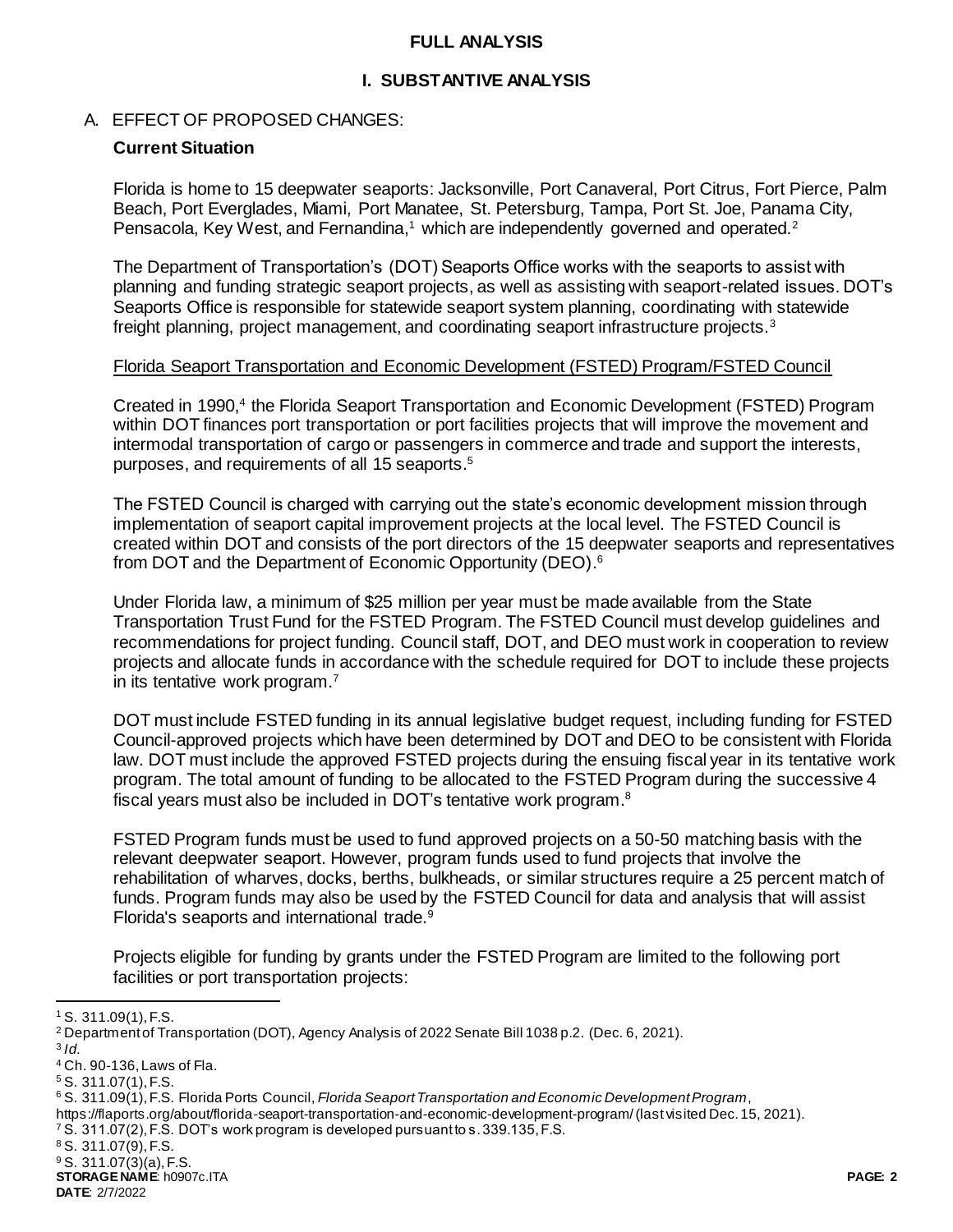- Transportation facilities within the jurisdiction of the port.
- The dredging or deepening of channels, turning basins, or harbors.
- The construction or rehabilitation of wharves, docks, structures, jetties, piers, storage facilities, cruise terminals, automated people mover systems, or any facilities necessary or useful in connection with any of the foregoing.
- The acquisition of vessel tracking systems, container cranes, or other mechanized equipment used in the movement of cargo or passengers in international commerce.
- The acquisition of land to be used for port purposes.
- The acquisition, improvement, enlargement, or extension of existing port facilities.
- Environmental protection projects which are necessary because of requirements imposed by a state agency as a condition of a permit or other form of state approval; which are necessary for environmental mitigation required as a condition of a state, federal, or local environmental permit; which are necessary for the acquisition of spoil disposal sites and improvements to existing and future spoil sites; or which result from the funding of eligible projects.
- Transportation facilities which are not otherwise part of DOT's adopted work program.
- Intermodal access projects.
- Construction or rehabilitation of port facilities, excluding any park or recreational facilities, in ports with operating revenues of \$5 million or less, provided that such projects create economic development opportunities, capital improvements, and positive financial returns to such ports.
- Seaport master plan or strategic plan development or updates, including the purchase of data to support such plans.<sup>10</sup>

To be eligible for consideration by the FSTED Council, a project must be consistent with the port comprehensive master plan that is incorporated as part of the approved local government comprehensive plan. 11

### Putnam County Port District

Created in 1967 by special act,<sup>12</sup> the Putnam County Port District is a dependent special district consisting of all of Putnam County. Its board consists of the Putnam County Board of County Commissioners. The district operates an inland river port, located along the St. Johns River in the county.

Putnam County proposes dredging a 5,000-foot branch channel on the St. Johns River from the current barge berth to the St. Johns channel and adding a turning basin to enhance both navigability and safety. The current depth is 7 feet at low water. The proposed dredging will increase the depth to 12 feet at low water, allowing the size and capacity of vessels able to visit the port to increase substantially.<sup>13</sup>

## **Effect of the Bill**

The bill adds Putnam County as a member the FSTED Council.

The bill provides that until July 1, 2024, Putnam County may apply for a grant through the FSTED Council to perform a study examining the economic, technical, and operational viability of establishing a port in Putnam County. The FSTED Council must evaluate the grant application pursuant to the statutory provisions that govern the council's review of other proposed port projects.<sup>14</sup> If approved, DOT must include the feasibility study in its budget request for FSTED funding. Upon completion, the FSTED

l  $10$  S. 311.07(3)(a), F.S.

 $11$  S. 311.07(3)(c), F.S.

<sup>12</sup> Ch. 67-1961, Laws of Fla.

<sup>&</sup>lt;sup>13</sup> Attachment to e-mail from SaraLynn Ard, Legislative Aide to Rep. Payne, FW: PowerPoint (Jan. 21, 2022).

**STORAGE NAME**: h0907c.ITA **PAGE: 3** <sup>14</sup> Sections 311.09(5)-(8), F.S., provide for the review and approval of FSTED projects including reviews for consistency with various plans, economic benefit, readiness for construction, noncompetition with other Florida ports, and capacity within the seaport system. The FSTED Council's recommendations are reviewed by DOT for consistency with various state-related transportation plans and by DEO for economic benefits and consistency with the state's economic goals. The council reviews DOT's and DEO's findings, and projects not found to be consistent may not be funded.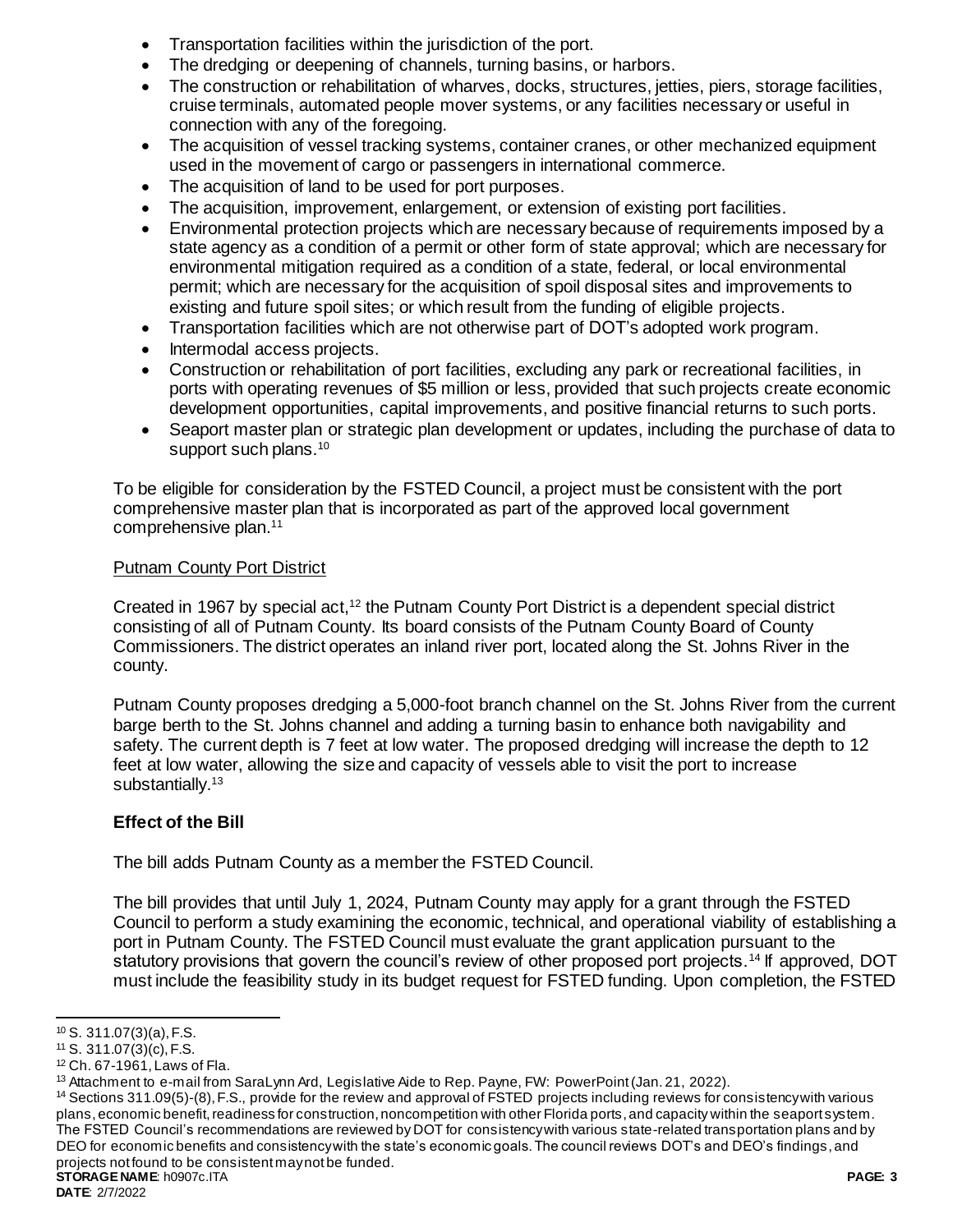Council must review the study to determine if a port in Putnam County is viable. If the FSTED Council does not approve the study, Putnam County's membership on the council must terminate.

The bill reenacts various statutes which cross-reference the seaports making up the FSTED Council to incorporate Putnam County into those statutes. These statutes include, but are not limited to, statutes relating to coastal management, seaport funding, seaport security, the confidentiality of certain records held by deepwater ports, exemptions from certain laws regarding stormwater management, and port conceptual permits.

The bill has an effective date of July 1, 2022.

## B. SECTION DIRECTORY:

- **Section 1** Amends s. 311.09, F.S., relating to the Florida Seaport Transportation and Economic Development Council.
- **Section 2** Reenacts s. 163.3178, F.S., relating to coastal management.
- **Section 3** Reenacts s. 189.068, F.S., relating to special districts; authority for oversight; general oversight review process.
- **Section 4** Reenacts s. 311.07, F.S., relating to Florida seaport transportation and economic development funding.
- **Section 5** Reenacts s. 311.091, F.S., relating to entry into public-private infrastructure project agreements for port-related public infrastructure projects.
- **Section 6** Reenacts s. 311.10, F.S., relating to the Strategic Port Investment Initiative.
- **Section 7** Reenacts s. 311.101, F.S., relating to the Intermodal Logistics Center Infrastructure Support Program.
- **Section 8** Reenacts s. 311.12, F.S., relating to seaport security.
- **Section 9** Reenacts s. 311.121, .F.S., relating to qualifications, training, and certification of licensed security officers at Florida's seaports.
- **Section 10** Reenacts s. 311.14, F.S., relating to seaport planning.
- **Section 11** Reenacts s. 315.18, F.S., relating to the confidentiality of certain records held by deepwater ports.
- **Section 12** Reenacts s. 320.20, F.S., relating to the disposition of license tax moneys.
- **Section 13** Reenacts s. 334.27, F.S., relating to governmental transportation entities' property acquired for transportation purposes; limitation on soil and groundwater contamination liability.
- **Section 14** Reenacts s. 337.14, F.S., relating to application for qualification; certificate of qualification; restrictions; request for hearing.
- **Section 15** Reenacts s. 373.406, F.S., relating to exemptions regarding the management and storage of surface waters.
- **Section 16** Reenacts s. 373.4133, F.S., relating to port conceptual permits.
- **Section 17** Reenacts s. 373.4136, F.S., relating to the establishment and operation of mitigation banks.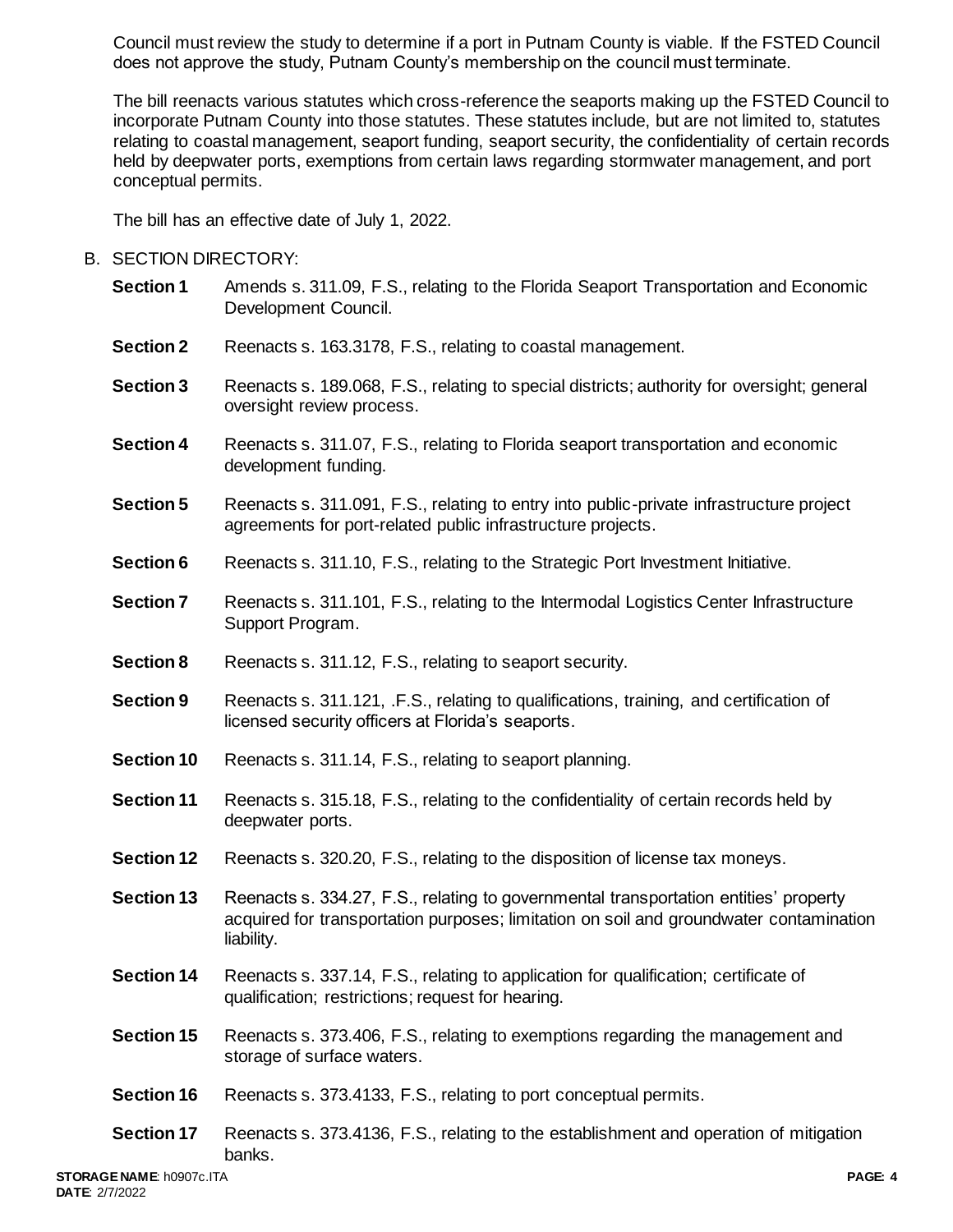**Section 18** Reenacts s. 403.061, F.S., relating to department; powers and duties.

**Section 19** Provides an effective date.

# **II. FISCAL ANALYSIS & ECONOMIC IMPACT STATEMENT**

- A. FISCAL IMPACT ON STATE GOVERNMENT:
	- 1. Revenues:

None.

2. Expenditures:

If a study is approved by the FSTED Council, DOT must include the project as part of its Tentative Work Program submission to the Legislature in FY 2023-24. The cost of the study is indeterminate at this time, but any costs would be limited to available transportation revenues within the confines of the Work Program.

- B. FISCAL IMPACT ON LOCAL GOVERNMENTS:
	- 1. Revenues:

None.

2. Expenditures:

None.

C. DIRECT ECONOMIC IMPACT ON PRIVATE SECTOR:

None.

D. FISCAL COMMENTS:

None.

# **III. COMMENTS**

- A. CONSTITUTIONAL ISSUES:
	- 1. Applicability of Municipality/County Mandates Provision:

Not applicable. This bill does not appear to require counties or municipalities to spend funds or take action requiring the expenditure of funds; reduce the authority that counties or municipalities have to raise revenues in the aggregate; or reduce the percentage of state tax shared with counties or municipalities.

2. Other:

None.

B. RULE-MAKING AUTHORITY:

The bill does not require or authorize rulemaking.

C. DRAFTING ISSUES OR OTHER COMMENTS:

None.